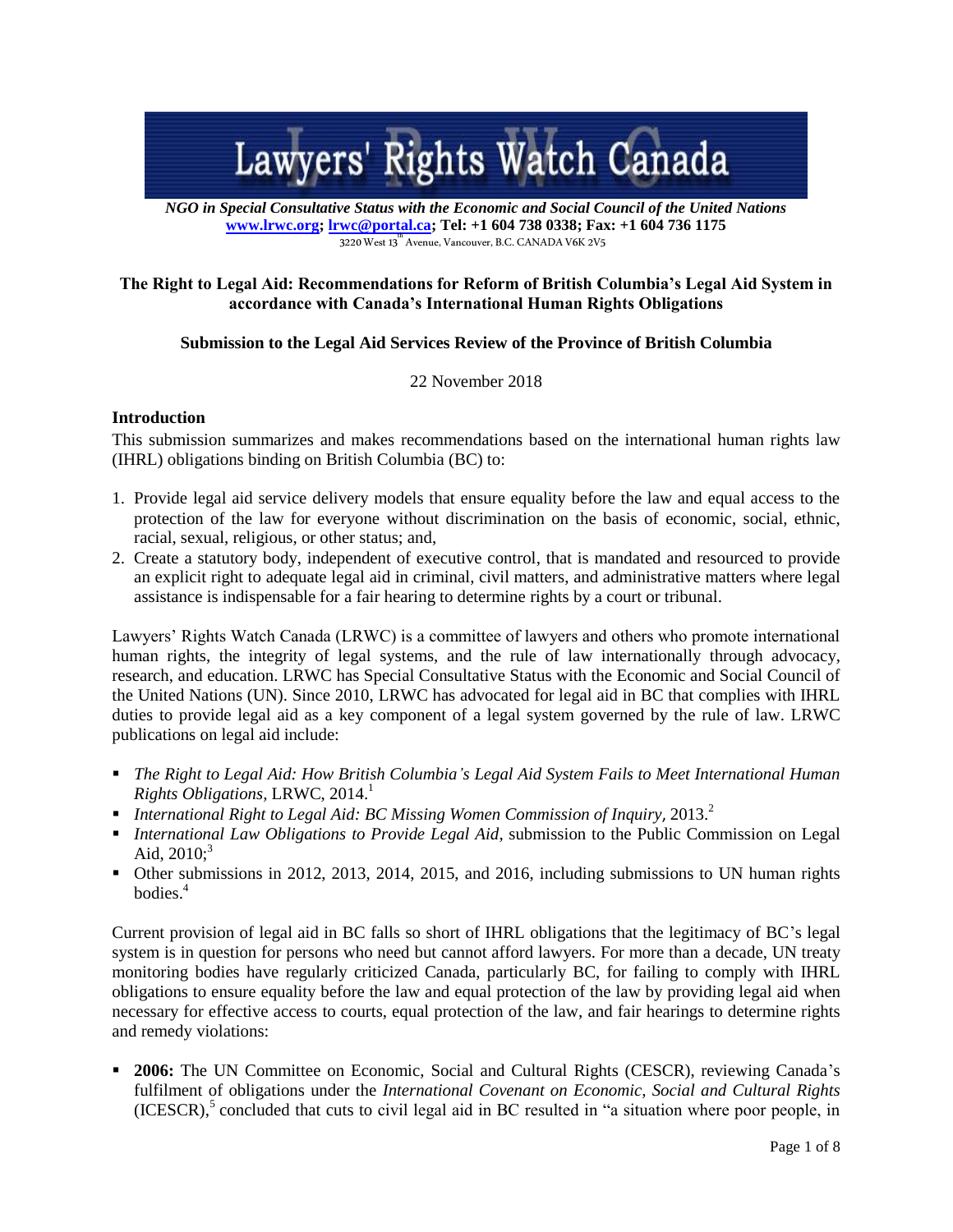particular poor single women, who are denied benefits and services to which they are entitled to under domestic law, cannot access domestic remedies**.**" 6

- **2007:** The UN Committee on the Elimination of Racial Discrimination (CERD), reviewing Canada's compliance with the *International Convention on the Elimination of All Forms of Racial*  Discrimination (ICERD),<sup>7</sup> noted "difficulties with access to justice for aboriginal peoples, African Canadians and persons belonging to minority groups**.** 8
- **2008:** The UN Committee on the Elimination of Discrimination against Women (CEDAW Committee), reviewing Canada's compliance with the *Convention on the Elimination of All Forms of*  Discrimination against Women (CEDAW),<sup>9</sup> concluded that cuts to civil legal aid—particularly in BC—effectively deny equality rights to low-income women.<sup>10</sup> The CEDAW Committee urged Canada to improve legal aid throughout Canada, to ensure access to remedies for discrimination on the basis of sex, especially in family and poverty law.
- **2012:** The Office of the UN High Commissioner for Refugees (UNHCR) found that changes to Canada's asylum procedures, together with legal aid funding cuts across Canada, had resulted in increased unrepresented claims by asylum-seekers in Canada. The UNHCR noted that lack of representation has had a major impact on the fairness of refugee determination procedures and that the acceptance rate for unrepresented claimants was significantly lower than for represented claimants.<sup>11</sup>
- **2015:** The UN Human Rights Committee (HR Committee), monitoring Canada's compliance with the *International Covenant on Civil and Political Rights* (ICCPR),<sup>12</sup> found Canada in violation of ICCPR Articles 2, 10 and 14, noting "the disproportionately high rate of incarceration of indigenous people, including women, in federal and provincial prisons across Canada," as well as obstacles faced by indigenous people in recourse to justice. The HR Committee urged Canada to "strengthen its efforts to promote and facilitate access to justice at all levels by indigenous peoples" (emphasis added).<sup>13</sup>
- **2016:** The CEDAW Committee found considerable diminishment in and restrictions on financial support for civil legal aid programs in Canada over 20 years, "affecting particularly women who are the primary users of civil legal aid." The CEDAW Committee urged Canada to increase funding for civil legal aid "in order to ensure that women have access to adequate legal aid in all jurisdictions, in particular women who are victims of violence, indigenous women and women with disabilities" and to "[r]eview criteria applied in income tests for eligibility to ensure access to civil legal aid, especially in the area of family law, to all women without sufficient means."<sup>14</sup> The CEDAW Committee further recommended that women migrant domestic workers who are victims of rights violations have effective access to justice, including legal aid.<sup>15</sup>
- **2017:** The UN Committee on the Rights of Persons with Disabilities on its initial review of Canada's compliance with the *Convention on the Rights of Persons with Disabilities*, concluded that women with disabilities face intersectional discrimination, including in access to justice, "which particularly affects indigenous women with disabilities" and expressed concern about "[v]iolence and abuse, including sexual violence, against children with disabilities, and the lack of mechanisms to access justice, remedies and redress."<sup>16</sup>
- **2018:** The UN Human Rights Council (HRC) Universal Periodic Review (UPR) of Canada's human rights record repeated UPR recommendations made in 2013 that emphasized the need to ensure access to justice, particularly for Indigenous women and members of minority groups.<sup>17</sup>

BC's failure to meet IHRL obligations to ensure legal aid and the consequent unfairness and unequal access to the protection of the law and remedies for rights violations, noted by UN bodies, are inextricably linked with inadequacies in legal aid service delivery models, particularly the *Legal Services Society Act* (LSS Act). 18

### **Canada's obligations to ensure legal aid in criminal, civil and administrative matters**

The right to state-funded legal assistance for criminal and, in some cases, civil proceedings has been embedded in IHRL for more than 50 years. The ICCPR, binding on all levels of government in Canada since ratification by Canada in 1976, provides that: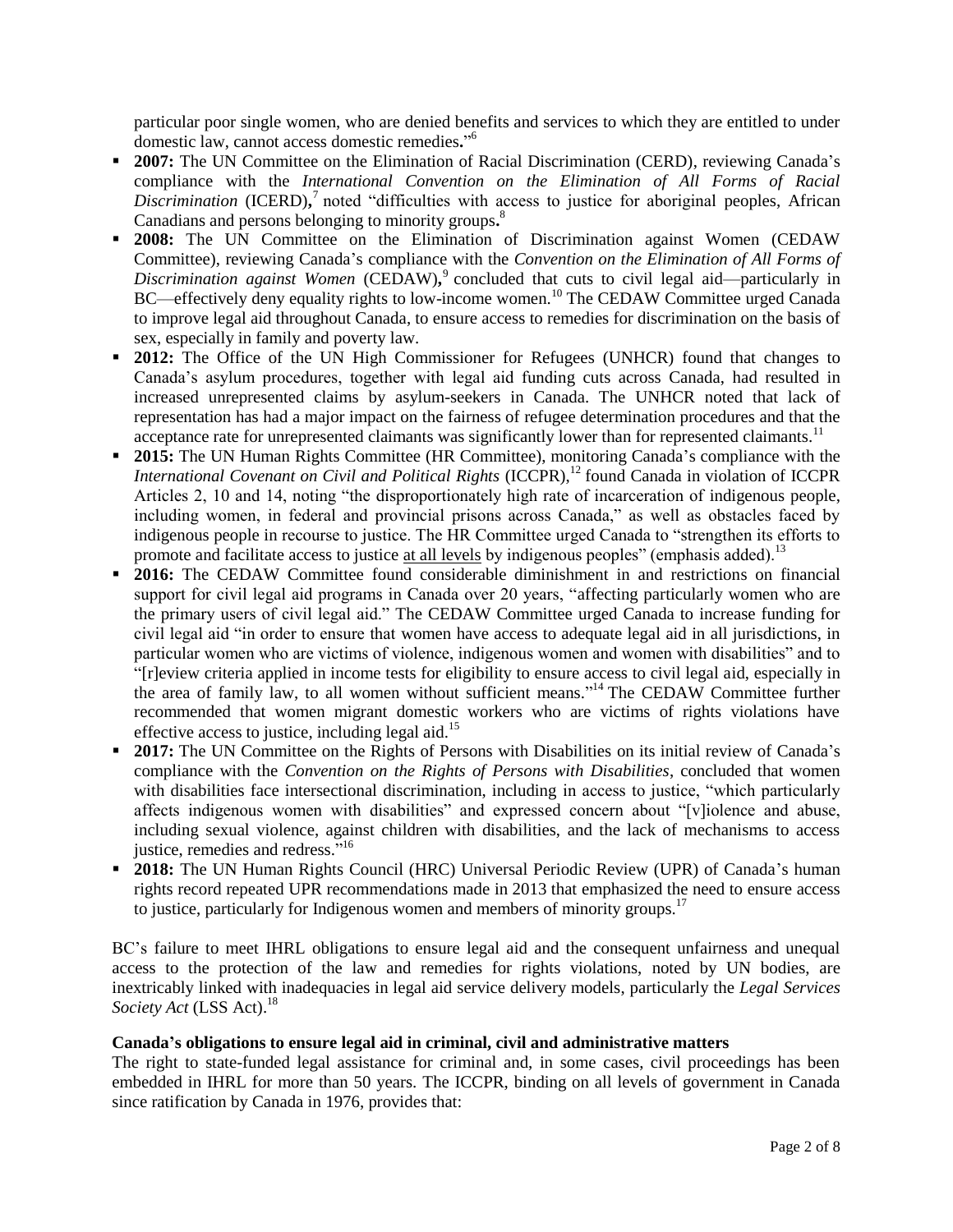14. (3) In the determination of any criminal charge against him, everyone shall be entitled to the following minimum guarantees, in full equality:...

(d) …to have legal assistance assigned to him, in any case where the interests of justice so require, and without payment by him in any such case if he does not have sufficient means to pay for it;...

The HR Committee has determined that the ICCPR Article 14 applies to both civil and criminal proceedings and that, although Article 14(3)(d) refers explicitly only to persons charged with criminal offences, the interests of fairness may require States to provide free legal aid in civil matters.<sup>20</sup>

UN treaty bodies confirm that a right to legal aid is based on the principle of equality and the right of everyone to have equal access to the courts in criminal, civil and administrative matters. Failure of States to provide legal aid constitutes discrimination where individuals' financial situations place them in a position of inequality before the law. <sup>21</sup> The HR Committee, in its 2006 review of Canada, noted inadequacy of remedies for violations of the ICCPR Article 2, 3, and 26 guarantees of equality and nondiscrimination rights.<sup>22</sup> Expressing particular concern about the number of violent deaths of Indigenous women in Canada, the HR Committee noted that "legal aid for access to courts may not be available" to ensure effective access to the justice system.<sup>23</sup> In 2006, the CESCR noted that "inadequate availability of civil legal aid," particularly for economic and social rights, is a contributing factor to lack of redress available to victims of violations.<sup>24</sup>

The Charter of the Organization of American States (OAS), also binding on Canada, contains an explicit duty to ensure, "[a]dequate provision for all persons to have due legal aid in order to secure their rights."<sup>25</sup> In both UN and OAS human rights systems, tribunals and treaty-monitoring bodies have interpreted IHRL to include, in specific circumstances, an implied right to legal aid for criminal, civil, and administrative proceedings in the effective exercise of due process rights and other internationally protected rights, including rights to non-discrimination, to equality before the law, and to an effective remedy.<sup>26</sup> While Canada is not a party to the *American Convention on Human Rights* (ACHR), and Canadians may not therefore petition the Inter-American Court of Human Rights (IACtHR), individual Canadians may bring petitions to the Inter-American Commission on Human Rights (IACHR) for violations of the *American Declaration on the Rights and Duties of Man* (American Declaration). <sup>27</sup> The IACHR has ruled that the American Declaration must be interpreted in light of developments in the *corpus juris gentium*<sup>28</sup> of IHRL which includes the inter-American human rights system, and specifically the ACHR and jurisprudence of the IACtHR.<sup>29</sup> The IACtHR has ruled that a State's failure to provide legal aid necessary for effective legal recourse renders that recourse illusory and constitutes a violation of the ACHR Article 8 duties to ensure fair trial rights and Article 25 duty to ensure judicial protection, in conjunction with ACHR Article  $1.1^{30}$ 

Finally, under IHRL the right to free legal assistance may be, in some circumstances, a necessary precondition for the exercise of the right to an effective remedy for rights violations.<sup>31</sup>

The 2012 UN *Principles and Guidelines on Access to Legal Aid in Criminal Justice Systems* (UN Principles),<sup>32</sup> which are drawn from international standards and best practices, affirm that "legal aid is an essential element of a fair, humane and efficient criminal justice system that is based on the rule of law" and a "foundation for the enjoyment of other rights, including the right to a fair trial…a precondition to exercising such rights and an important safeguard that ensures fundamental fairness and public trust in the criminal justice process." <sup>33</sup> While the UN Principles address access to legal aid in the criminal justice system, they have been interpreted as fully applicable to civil and administrative law cases where free legal assistance is indispensable for effective access to the courts and a fair hearing, as well as for access to legal information and counsel and to mechanisms of alternative dispute resolution.<sup>34</sup>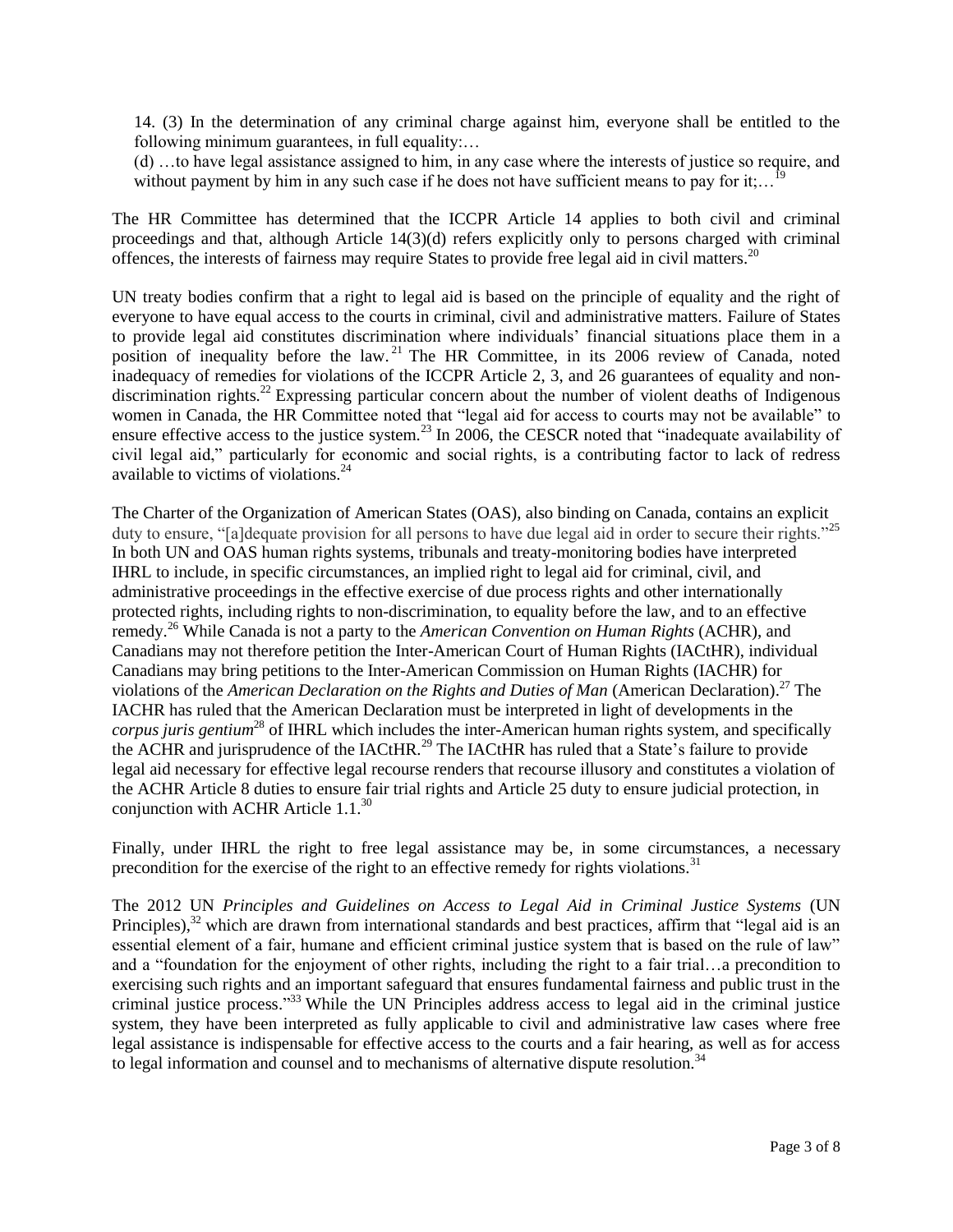In 2017, the UN Office on Drugs and Crime (UNODC) developed the *Model Law on Legal Aid in Criminal Justice Systems with Commentaries* (UN Model Law) <sup>35</sup> to assist States in drafting legal aid legislation. Based on the UN Principles, the UN Model Law proposes a model for establishing a comprehensive criminal legal aid system that includes not only legal representation but also provision of legal advice, assistance, and information by a variety of legal aid providers.

Civil legal aid is addressed in the Model Law only in the context of support for victims of crime in civil compensation claims; however, the UNODC notes that "international best practices suggest that the establishment of a holistic legal aid system that provides both criminal and civil legal aid should be considered."<sup>36</sup> Many provisions in the UN Model Law can be adapted for civil legal aid.

# **Legal aid legislation violates IHRL binding on BC**

BC's current legal aid legislation fails to guarantee effective access to justice in accordance with BC's IHRL obligations and the evolving international law right to legal aid. Contrary to IHRL, the LSS Act fails to:

- contain a description of the right to legal aid or a comprehensive definition of legal aid;
- **Exercise 1** ensure the right to prompt and effective legal aid at all stages of the legal process;
- **e** ensure the right to legal aid, regardless of means, where the interests of justice so require;<sup>37</sup>
- $\blacksquare$  include criteria for eligibility, including financial eligibility, for legal aid;
- **e** ensure the right of appeal to persons denied legal aid;
- stipulate that those providing legal aid services must possess qualifications and training appropriate for the services they provide;
- **•** provide the Legal Services Society (LSS) with the independence from government required by IHRL, including stable and secure funding adequate to establish and maintain a legal aid system that is comprehensive, equitable, accessible, effective, sustainable, and credible.

Until these matters are adequately addressed in new legislation, BC will continue to fail to respect and ensure the internationally protected human rights of people in BC to effective, equal and nondiscriminatory access to justice.

### **Guiding Principles for BC legislation under IHRL**

To ensure compliance with IHRL, the BC legal aid system must be founded on and reflect principles that fully respect, protect, and fulfill international human rights to legal aid. Legal aid legislation should include all of the UN Principles adapted to address the right to legal aid for criminal, civil and administrative proceedings. New legal aid legislation in BC must explicitly recognize and guarantee:

- The right to legal aid for all persons, regardless of economic, social, or any other status, to access the courts in all matters – including civil, administrative, and criminal cases – to ensure protection and remedies for violations of internationally protected civil, political, economic, social, and cultural rights, and rights of Indigenous peoples;
- The right to legal aid as a necessary component of other rights, including the right to a fair trial, and as the foundation of an efficient, fair, and accountable justice system based on the rule of law and protection of fundamental human rights;
- A broad definition of "legal aid" that includes, *inter alia*, legal advice; assistance; information and education; drafting; representation and advocacy for adults and juveniles in Canadian and international courts, Indigenous, customary, and informal systems of justice; and services through alternative dispute resolution or restorative justice processes;<sup>38</sup>
- $\blacksquare$  The right to legal aid, regardless of a person's means, where the interests of justice so require;<sup>39</sup>
- The right of children to legal aid that is accessible, age-appropriate, multidisciplinary, effective, responsive to the legal and social needs of children, and exempt from means tests;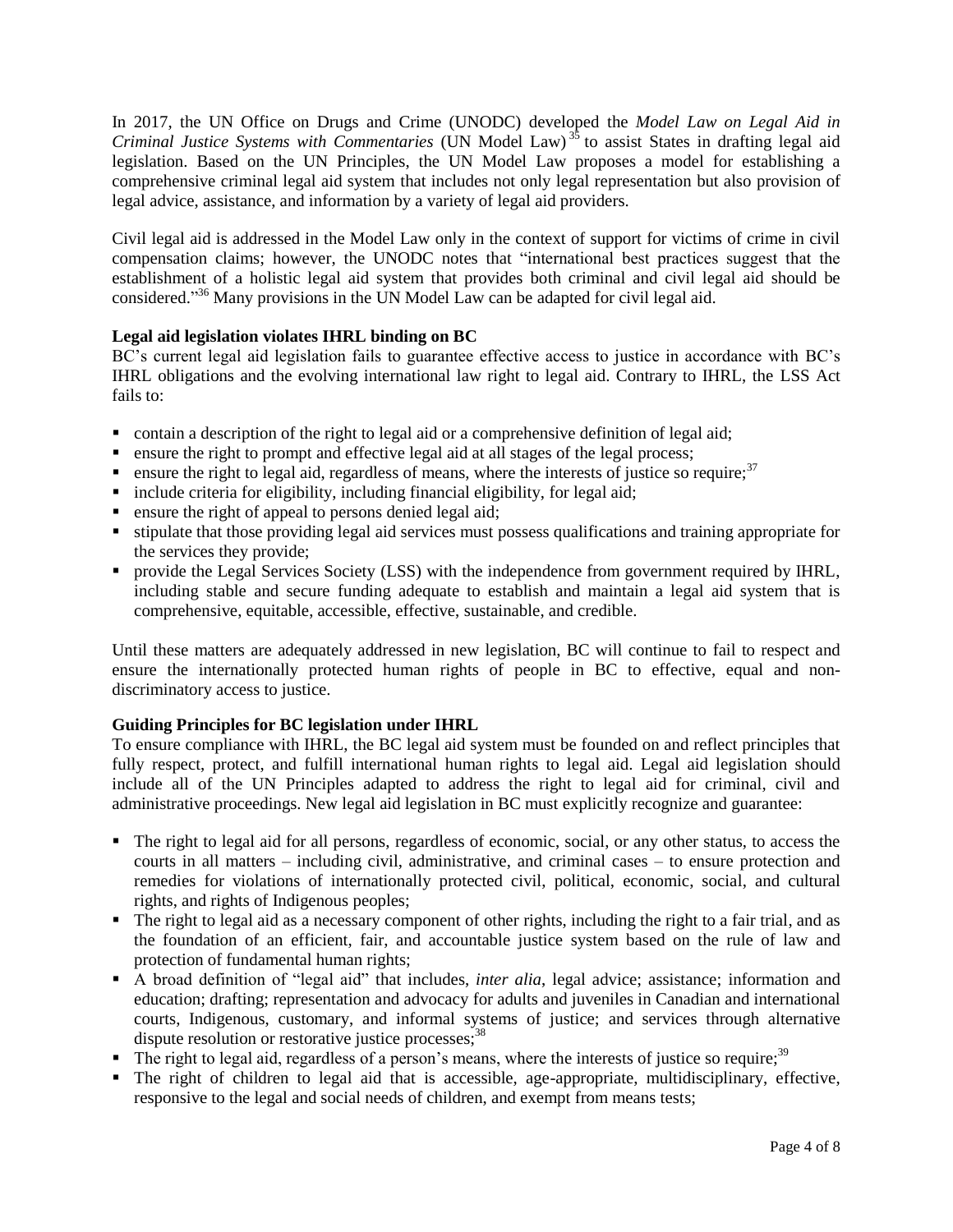- The right to legal aid, where appropriate, for victims and witnesses of crimes;
- The right of access to legal aid without any discrimination based on age, race, colour, gender, sexual orientation, language, religion or belief, political or other opinion, national, ethnic or social origin, property, citizenship or domicile, birth, education, social, or other status;<sup>40</sup>
- An inclusive and equitable legal aid system designed to improve meaningful access to legal aid for marginalized, vulnerable, and historically excluded groups;<sup>41</sup>
- The right to prompt and effective legal aid at all stages of the judicial process including pre-trial release, appeals, and interlocutory matters in civil cases. Effective legal aid includes, but is not limited to: Unhindered access to legal aid providers for detained persons and the right to have a legal aid provider present during questioning by any investigative authority and at all stages of the proceedings; confidentiality of communications and consultations with legal aid providers; access to case files; and adequate time and facilities to prepare the case;
- The right of all persons to be promptly informed of their rights to legal aid and to due process prior to any questioning and at the time of deprivation of liberty;
- Education, research, and broad public dissemination of information on the right to legal aid and how to access legal aid, with attention to needs of isolated and marginalized groups;
- **Specific criteria to determine eligibility for legal aid;**
- The right of appeal from decisions denying legal aid;
- The right of legal aid beneficiaries to be exempted from court costs;
- Criteria for accreditation of legal aid providers including: Provisions to ensure that all legal aid providers possess education, training, skills, and experience commensurate with the nature of their work, including the gravity of the situations dealt with, and the rights and needs of women, children and groups with special needs; and provisions to ensure that disciplinary complaints against legal aid providers are promptly investigated and adjudicated in accordance with professional codes of ethics before an impartial body and subject to judicial review;
- The right of legal aid providers to carry out their work effectively, freely, and independently without intimidation, hindrance, harassment, or improper interference;
- That legal aid providers and beneficiaries have the same rights, privileges, obligations, responsibilities, and duties as those arising from any lawyer-client relationship;
- That the body administering the provision of legal aid is: Free from political interference; independent from government in all decision-making related to legal aid; and not subject to direction, control or financial intimidation by any person or authority in the performance of its lawful functions, regardless of its administrative structure;
- That the body administering legal aid has the necessary powers for managing, coordinating, and monitoring efficient and effective delivery of legal aid in accordance with IHRL standards, including undertaking and promoting research in the field of legal aid, and access to justice regarding needs for legal aid services by indigent persons and marginalized groups;
- That secure funding is provided through dedicated and sustainable funding mechanisms adequate and appropriate to ensure the establishment and maintenance of a legal aid system that complies with IHRL and is comprehensive, equitable, accessible, effective, sustainable, and credible;
- Leadership from an independent legal profession in determining legal aid delivery methods;
- That responsibilities to provide legal aid are shared among government and non-government legal aid providers, and that appropriate mechanisms are in place to facilitate effective coordination; and
- Effective remedies and safeguards in the event that access to legal aid is undermined, delayed, denied, or if persons have not been adequately informed of their right to legal aid.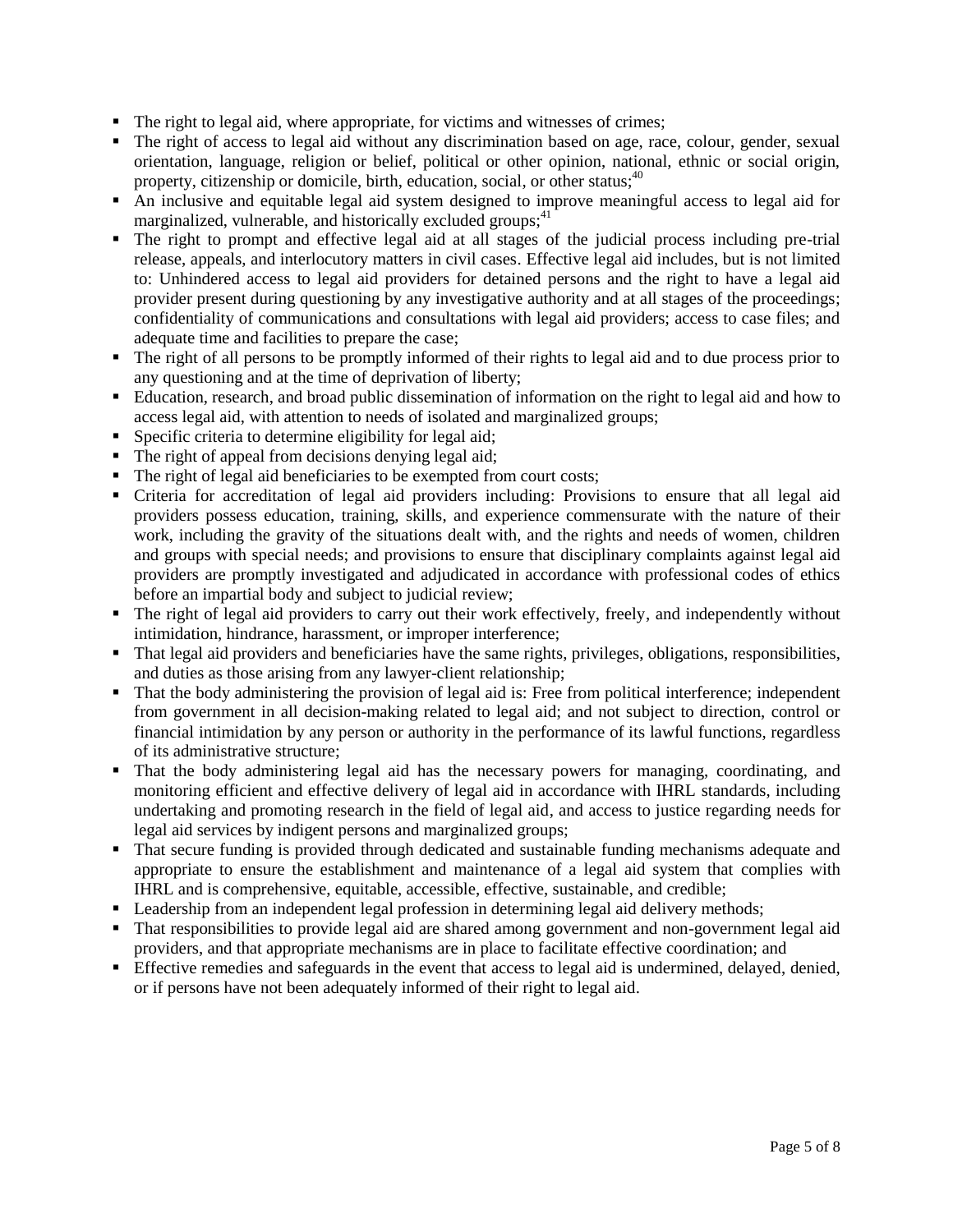#### **References**

 $\overline{\phantom{a}}$ 

<sup>1</sup> Lois Leslie, *The Right to Legal Aid: How British Columbia's Legal Aid System Fails to Meet International Human Rights Obligations,* Vancouver BC: LRWC, 2014, [http://www.lrwc.org/ws/wp-content/uploads/2014/09/Right-to-](http://www.lrwc.org/ws/wp-content/uploads/2014/09/Right-to-Legal-Aid.BC-Fails-Sept.19.BN_.pdf)[Legal-Aid.BC-Fails-Sept.19.BN\\_.pdf.](http://www.lrwc.org/ws/wp-content/uploads/2014/09/Right-to-Legal-Aid.BC-Fails-Sept.19.BN_.pdf) Also see Lois Leslie, *The Right to Legal Aid: A Guide to International Law Rights to Legal Aid,* LRWC, 2014[, http://www.lrwc.org/ws/wp-content/uploads/2014/09/International-Rights-to-](http://www.lrwc.org/ws/wp-content/uploads/2014/09/International-Rights-to-Legal-Aid-Sept.19.BN_1.pdf)

[Legal-Aid-Sept.19.BN\\_1.pdf](http://www.lrwc.org/ws/wp-content/uploads/2014/09/International-Rights-to-Legal-Aid-Sept.19.BN_1.pdf) . 2 J. Grant Sinclair, QC, International Right to Legal Aid in relation to the *British Columbia Missing Women Commission of Inquiry*, LRWC, 2013[, http://www.lrwc.org/ws/wp-content/uploads/2013/12/International-Right-to](http://www.lrwc.org/ws/wp-content/uploads/2013/12/International-Right-to-legal-aid..G.Sinclair.pdf)[legal-aid..G.Sinclair.pdf.](http://www.lrwc.org/ws/wp-content/uploads/2013/12/International-Right-to-legal-aid..G.Sinclair.pdf)

<sup>3</sup> LRWC, *International Law Obligations to Provide Legal Aid*, submissions to the Public Commission on Legal Aid, October 2010[, http://www.lrwc.org/ws/wp-content/uploads/2012/03/Legal-Aid-LRWC-Oct-25-2010.pdf.](http://www.lrwc.org/ws/wp-content/uploads/2012/03/Legal-Aid-LRWC-Oct-25-2010.pdf)

<sup>4</sup> Other LRWC submissions relevant to legal aid include: *Missing and Murdered Aboriginal Women and Girls in British Columbia and Canada*. LRWC and the B.C. CEDAW Group Submission to the UN Committee on the Elimination of Racial Discrimination on the occasion of its review of Canada's 19th and 20th reports, January 2012, [https://tbinternet.ohchr.org/Treaties/CERD/Shared%20Documents/CAN/INT\\_CERD\\_NGO\\_CAN\\_80\\_8280\\_E.pdf;](https://tbinternet.ohchr.org/Treaties/CERD/Shared%20Documents/CAN/INT_CERD_NGO_CAN_80_8280_E.pdf) LRWC, Oral Intervention at the UN Human Rights Council on Legal Aid in Canada, 30 May 2013,

[https://www.lrwc.org/canada-oral-intervention-at-the-un-human-rights-council-on-legal-aid-in-canada-statement/;](https://www.lrwc.org/canada-oral-intervention-at-the-un-human-rights-council-on-legal-aid-in-canada-statement/) Rights of Indigenous Peoples: Access to Justice and Protection of Human Rights Defenders, Oral Intervention by LRWC to the UN Human Rights Council, 17 September 2014, [https://www.lrwc.org/rights-of-indigenous-peoples](https://www.lrwc.org/rights-of-indigenous-peoples-access-to-justice-and-protection-of-human-rights-defenders-oral-intervention-by-lrwc-to-the-un-human-rights-council-on-17-september-2014-presented-by-catherine-morris/)[access-to-justice-and-protection-of-human-rights-defenders-oral-intervention-by-lrwc-to-the-un-human-rights](https://www.lrwc.org/rights-of-indigenous-peoples-access-to-justice-and-protection-of-human-rights-defenders-oral-intervention-by-lrwc-to-the-un-human-rights-council-on-17-september-2014-presented-by-catherine-morris/)[council-on-17-september-2014-presented-by-catherine-morris/;](https://www.lrwc.org/rights-of-indigenous-peoples-access-to-justice-and-protection-of-human-rights-defenders-oral-intervention-by-lrwc-to-the-un-human-rights-council-on-17-september-2014-presented-by-catherine-morris/) LRWC, British Columbia must enact legislation to provide legal aid in compliance with international law, Statement, 10 March 2015, [https://www.lrwc.org/legal-aid](https://www.lrwc.org/legal-aid-in-british-columbia-implementation-of-bcs-international-human-rights-treaty-obligations-statement/)[in-british-columbia-implementation-of-bcs-international-human-rights-treaty-obligations-statement/;](https://www.lrwc.org/legal-aid-in-british-columbia-implementation-of-bcs-international-human-rights-treaty-obligations-statement/) "LRWC, the Native Women's Association of Canada, BC CEDAW Group, Feminist Alliance for International Action, and International Women's Rights Project call on the federal government to immediately adopt and implement TRC recommendation to conduct public inquiry into missing and murdered Aboriginal women and girls," Joint Statement, June 2016, [http://www.lrwc.org/ws/wp-content/uploads/2015/06/Implement-Nat.InquiryUNDRIP.LRWC-BC-](http://www.lrwc.org/ws/wp-content/uploads/2015/06/Implement-Nat.InquiryUNDRIP.LRWC-BC-CEDAW-NWAC-FAFIA-IWRP.16.06.151.pdf)[CEDAW-NWAC-FAFIA-IWRP.16.06.151.pdf.](http://www.lrwc.org/ws/wp-content/uploads/2015/06/Implement-Nat.InquiryUNDRIP.LRWC-BC-CEDAW-NWAC-FAFIA-IWRP.16.06.151.pdf)

<sup>5</sup> UN General Assembly, *International Covenant on Economic, Social and Cultural Rights*, 16 December 1966, United Nations, Treaty Series, vol. 993, p. 3, available at[: http://www.refworld.org/docid/3ae6b36c0.html.](http://www.refworld.org/docid/3ae6b36c0.html) (ratified by Canada 19 May 1976).

<sup>6</sup> UN Committee on Economic, Social and Cultural Rights (CESCR), *UN Committee on Economic, Social and Cultural Rights: Concluding Observations, Canada*, 22 May 2006, E/C.12/CAN/CO/4; E/C.12/CAN/CO/5, at para. 14. See also, paras. 11(b), 43, available at: [http://www.refworld.org/docid/45377fa30.html.](http://www.refworld.org/docid/45377fa30.html)

<sup>7</sup> UN General Assembly, *International Convention on the Elimination of All Forms of Racial Discrimination*, 21 December 1965, United Nations, Treaty Series, vol. 660, p. 195, available at:

<http://www.refworld.org/docid/3ae6b3940.html> (ratified by Canada 14 October 1970).

<sup>8</sup> UN Committee on the Elimination of Racial Discrimination (CERD), *UN Committee on the Elimination of Racial Discrimination: Concluding Observations, Canada*, 25 May 2007, CERD/C/CAN/CO/18, at para 26, available at: [http://www.refworld.org/docid/465fe0082.html.](http://www.refworld.org/docid/465fe0082.html)

<sup>9</sup> UN General Assembly, *Convention on the Elimination of All Forms of Discrimination Against Women*, 18 December 1979, United Nations, Treaty Series, vol. 1249, p. 13, available at:

[http://www.refworld.org/docid/3ae6b3970.html.](http://www.refworld.org/docid/3ae6b3970.html) (Canada ratified CEDAW on 10 December 1981 and the *Optional Protocol to the Convention on the Elimination of All Forms of Discrimination against Women* on 18 October 2002). <sup>10</sup> UN Committee on the Elimination of Discrimination Against Women (CEDAW Committee), *Concluding* 

*observations of the Committee on the Elimination of Discrimination against Women: Canada*, 7 November 2008, CEDAW/C/CAN/CO/7, at para 21, available at: [http://www.refworld.org/docid/494ba8ce0.html.](http://www.refworld.org/docid/494ba8ce0.html)

<sup>11</sup> UN High Commissioner for Refugees (UNHCR), *The Impact of the Lack of Legal Representation in the Canadian Asylum Process*, 6 November 2012, available at: [http://www.refworld.org/docid/5100fbe02.html.](http://www.refworld.org/docid/5100fbe02.html)

<sup>12</sup> UN General Assembly, *International Covenant on Civil and Political Rights* (ICCPR), 16 December 1966, United Nations, Treaty Series, vol. 999, p. 171, available at:<http://www.refworld.org/docid/3ae6b3aa0.html> (ratified by Canada 19 May 1976).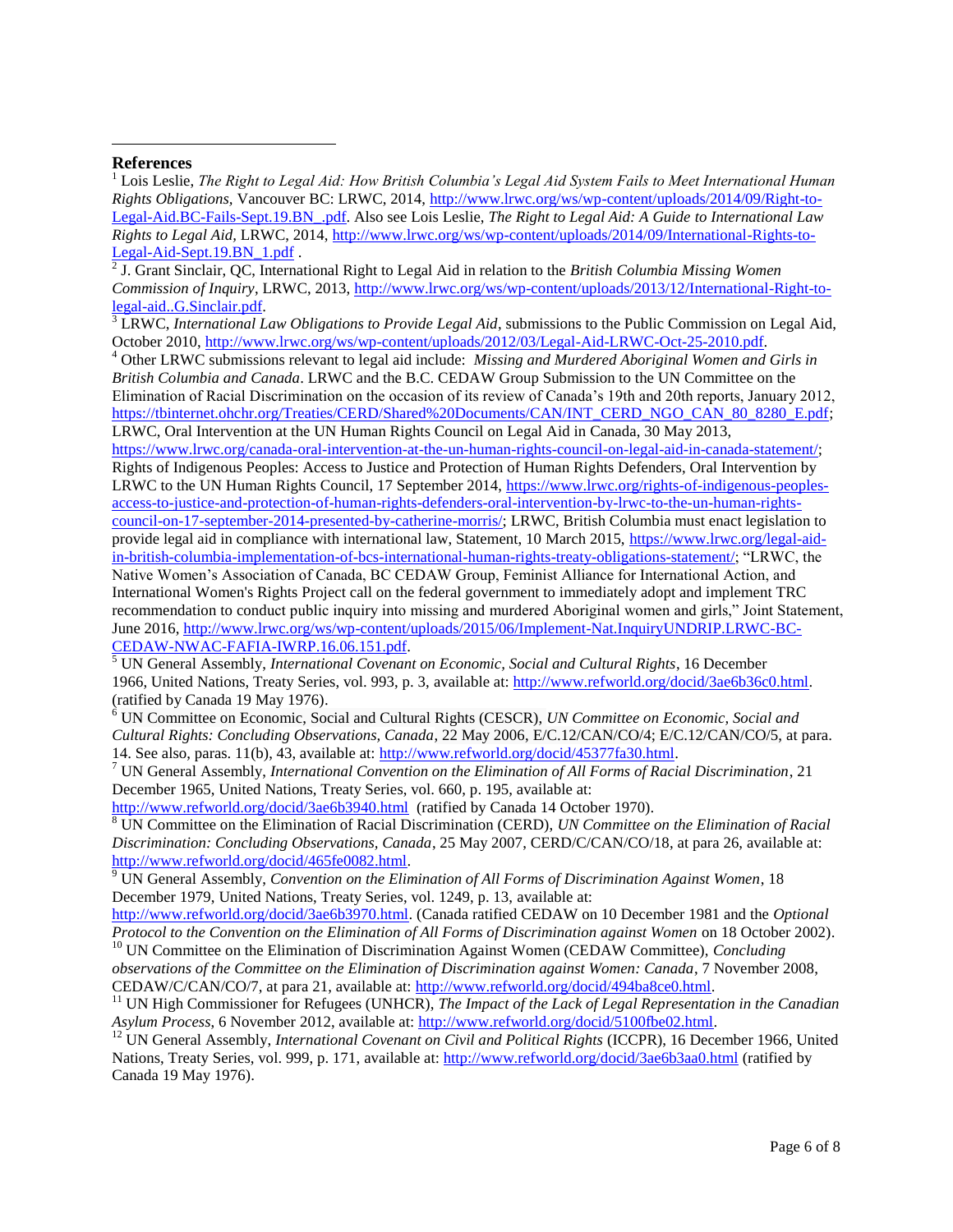<sup>13</sup> UN Human Rights Committee (HR Committee), *Concluding observations on the sixth periodic report of Canada*, 13 August 2015, CCPR/C/CAN/CO/6, at para. 18, available at: [http://www.refworld.org/docid/5645a16f4.html.](http://www.refworld.org/docid/5645a16f4.html)

<sup>14</sup> CEDAW Committee, *Concluding observations on the combined eighth and ninth periodic reports of Canada*, 18 November 2016, CEDAW/C/CAN/CO/8-9, at paras. 14, 15 and see also para. 17, available at: [http://www.refworld.org/docid/583868044.html.](http://www.refworld.org/docid/583868044.html)

 $\overline{\phantom{a}}$ 

<sup>16</sup> UN Committee on the Rights of Persons with Disabilities (CPRD), *Concluding observations on initial report of Canada*, UN Doc. CRPD/C/CAN/CO/1 (8 May 2017), at paras. 15, 33(b), available at:

[https://tbinternet.ohchr.org/\\_layouts/treatybodyexternal/Download.aspx?symbolno=CRPD%2fC%2fCAN%2fCO%2](https://tbinternet.ohchr.org/_layouts/treatybodyexternal/Download.aspx?symbolno=CRPD%2fC%2fCAN%2fCO%2f1&Lang=en) [f1&Lang=en](https://tbinternet.ohchr.org/_layouts/treatybodyexternal/Download.aspx?symbolno=CRPD%2fC%2fCAN%2fCO%2f1&Lang=en)

<sup>17</sup> Human Rights Council (HRC), *Report of the Working Group on the Universal Periodic Review*, at paras. 142.106, 142.107, 142.112, 142.190, 142.239, UN Doc. A/HRC/39/11 (11 July 2018) available at:

[http://ap.ohchr.org/documents/dpage\\_e.aspx?si=A/HRC/39/11;](http://ap.ohchr.org/documents/dpage_e.aspx?si=A/HRC/39/11) HRC, *Report of the Working Group on the Universal Periodic Review*, at paras 128.54, 128.998, 128.102, UN Doc. A/HRC/24/11 (28 June 2013), available at: http://www.refworld.org/docid/52271e254.html.

<sup>18</sup> *Legal Services Society Act* [SBC 2002] Chapter 30,

[http://www.bclaws.ca/civix/document/id/complete/statreg/02030\\_01.](http://www.bclaws.ca/civix/document/id/complete/statreg/02030_01)

<sup>19</sup> See: ICCPR, *supra* note 12, *Article* 14. The right of persons charged with criminal offences to have free legal assistance assigned to them is also explicitly stated in: UN General Assembly, *International Convention on the Protection of the Rights of All Migrant Workers and Members of their Families*, 18 December

1990, A/RES/45/158, Article 18, available at: [http://www.refworld.org/docid/3ae6b3980.html;](http://www.refworld.org/docid/3ae6b3980.html) UN *Basic Principles on the Role of Lawyers*, 7 September 1990, para. 6, available at: [http://www.refworld.org/docid/3ddb9f034.html;](http://www.refworld.org/docid/3ddb9f034.html) UN General Assembly, *Body of Principles for the Protection of All Persons under Any Form of Detention or Imprisonment: resolution / adopted by the General Assembly, 9 December 1988, A/RES/43/173, para. 17(2).* available at: [http://www.refworld.org/docid/3b00f219c.html;](http://www.refworld.org/docid/3b00f219c.html) and *UN Principles and Guidelines on Access to Legal Aid in Criminal Justice Systems,* Guideline 5, *infra* note 32, at para. 45(c).

<sup>20</sup> HR Committee, *General comment no. 32, Article 14, Right to equality before courts and tribunals and to fair trial*, 23 August 2007, CCPR/C/GC/32, at para 10, available at: [http://www.refworld.org/docid/478b2b2f2.html.](http://www.refworld.org/docid/478b2b2f2.html) See also, CESCR, *General Comment No. 7: The right to adequate housing (Art.11.1): forced evictions*, 20 May 1997, E/1998/22, para 16, available at: [http://www.refworld.org/docid/47a70799d.html.](http://www.refworld.org/docid/47a70799d.html)

<sup>21</sup> See, e.g., CCPR General Comment No 32, *ibid*, at paras 8-9; UN HR Committee, *CCPR General Comment No. 28: Article 3 (The Equality of Rights Between Men and Women)*, 29 March 2000, CCPR/C/21/Rev.1/Add.10, at para 18, available at: [http://www.refworld.org/docid/45139c9b4.html;](http://www.refworld.org/docid/45139c9b4.html) HR Committee: Communication No 468/1991, *Oló Bahamonde v Equatorial Guinea* at para 9.4; CERD, *CERD General Recommendation XXXI on the Prevention of Racial Discrimination in the Administration and Functioning of the Criminal Justice System*, 2005, at para 17(b),

available at: [http://www.refworld.org/docid/48abd56dd.html.](http://www.refworld.org/docid/48abd56dd.html) <sup>22</sup> HR Committee: *Concluding Observations, Canada,* 20 April 2006, CCPR/C/CAN/CO/5, at para 11, available at: [http://www.refworld.org/docid/453777a50.html.](http://www.refworld.org/docid/453777a50.html) 

<sup>23</sup> *Ibid,* at paras. 11, 23.

 $^{24}$  CESCR, *supra* note 6, at para 11(b).

<sup>25</sup> *Charter of the Organization of American States*, 30 April 1948, O.A.S. Treaty Series No. 36, 1144 U.N.T.S. 123, entered into force 13 Dec. 1951, amended 1967, 1985, 14 Dec. 1992, 10 June 1993, Article 45(i) , available at: [http://www.oas.org/en/sla/dil/inter\\_american\\_treaties\\_A-41\\_charter\\_OAS.asp](http://www.oas.org/en/sla/dil/inter_american_treaties_A-41_charter_OAS.asp) (ratified by Canada 8 January 1990).  $\frac{26}{26}$  See, e.g., IACtHR, Exceptions to the Exhaustion of Domestic Remedies, Advisory Opinion OC-11/90, August 10,

1990 at para 28 [Advisory Opinion OC-11/90].

<sup>27</sup> American Declaration on the Rights and Duties of Man ("American Declaration"), adopted by the Ninth International Conference of American States, Bogotá, Colombia, 2 May 1948, OEA/Ser.L./V/11.71, at 17 (1988). <sup>28</sup> Latin term meaning the "body of the law of nations" and referring to the entirety of international law.

<sup>29</sup> IACHR, *Mary and Carrie Dann v United States* (2002), Case No 11.140, Report No 75/02, at paras 96-97.

<sup>30</sup> IACtHR, *Case of Hilaire, Constantine and Benjamin et al v Trinidad and Tobago*, Judgment of June 21, 2002 at para 152(b).

<sup>31</sup> See, e.g., HR Committee: Communication No 1959/2010, *Jama Warsame v Canada* at para 7.6; IACHR, Report No 41/04, Case 12.417, Merits, *Whitley Myrie*, Jamaica, October 12, 2004.

<sup>15</sup> *Ibid,* para. 39(f).